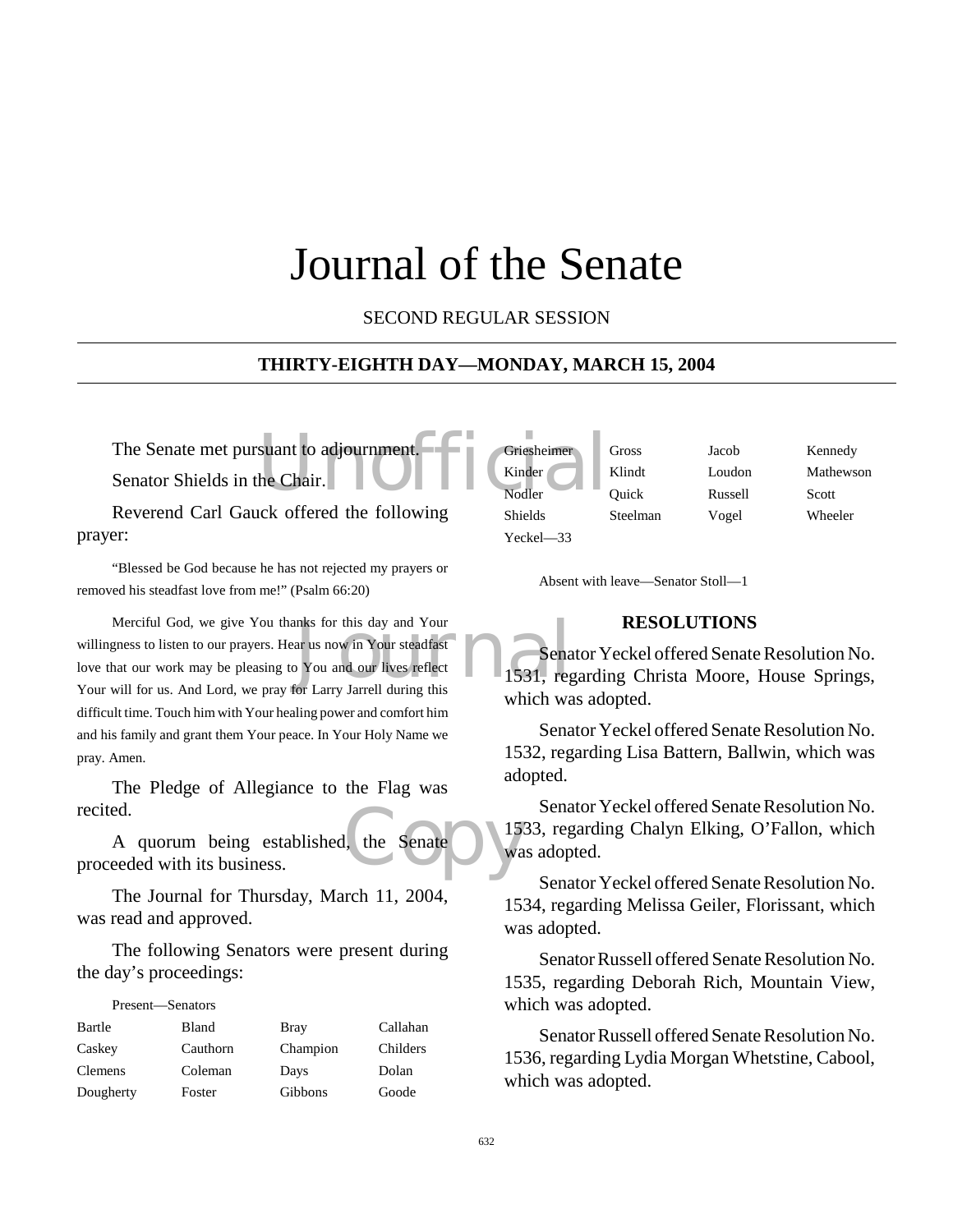Senator Dougherty offered Senate Resolution No. 1537, regarding the St. Louis Regional Fair Housing Collaborative, which was adopted.

Senator Yeckel offered Senate Resolution No. 1538, regarding Amanda Lynn Vaeth, Ste. Genevieve, which was adopted.

Senator Yeckel offered Senate Resolution No. 1539, regarding Marie Louise Tate, St. Louis, which was adopted.

Senator Yeckel offered Senate Resolution No. 1540, regarding Amy Ward, Hazelwood, which was adopted.

Senator Yeckel offered Senate Resolution No.<br>1. regarding Danielle M. Vishino, 1541, regarding Danielle M. Ste. Genevieve, which was adopted.

Example M. VISHNO, Senator Y<br>
The Senator Peace Contract Contract Contract Contract Contract Contract Contract Contract Contract Contract Contract Contract Contract Contract Contract Contract Contract Contract Contract Con Senator Bartle offered Senate Resolution No. 1542, regarding Connor McCambridge, Lake Winnebago, which was adopted.

Senator Bartle offered Senate Resolution No. 1543, regarding Joshua Michael "Josh" Eads, Lee's Summit, which was adopted.

Senate<br>
enate Resolution No. 1558, re<br>
tofer Fetters, Lee's adopted. Senator Bartle offered Senate Resolution No. 1544, regarding Alex Kristofer Fetters, Lee's Summit, which was adopted.

Senator Bartle offered Senate Resolution No. 1545, regarding Timothy David "Tim" Strack, Raymore, which was adopted.

Senator Barac Stende Resolution No.<br>
1546, regarding Alex Giddings, Lee's Summit,<br>
Senator Bartle offered Senate Resolution No. Senator Bartle offered Senate Resolution No. which was adopted.

Senator Bartle offered Senate Resolution No. 1547, regarding Ben Duffin, Lee's Summit, which was adopted.

Senator Bray offered Senate Resolution No. 1548, regarding Rose and Charles Klotzer, University City, which was adopted.

Senator Champion offered Senate Resolution No. 1549, regarding Kimberly White, Springfield, which was adopted.

Senator Champion offered Senate Resolution No. 1550, regarding Cherice Preiner, Springfield,

which was adopted.

Senator Champion offered Senate Resolution No. 1551, regarding Anna Codutti, Springfield, which was adopted.

Senator Champion offered Senate Resolution No. 1552, regarding Jim Murphy, Springfield, which was adopted.

Senator Champion offered Senate Resolution No. 1553, regarding Harold K. Bengsch, Springfield, which was adopted.

Senator Yeckel offered Senate Resolution No. 1554, regarding Sarah Clifton, Manchester, which was adopted.

Senator Yeckel offered Senate Resolution No. 1555, regarding Jim Keeling, which was adopted.

Senator Yeckel offered Senate Resolution No. 1556, regarding John Schmieg, which was adopted.

Senator Yeckel offered Senate Resolution No. 1557, regarding Paula Justus, which was adopted.

Senator Yeckel offered Senate Resolution No. 1558, regarding Barb Fuglsang, which was adopted.

Senator Yeckel offered Senate Resolution No. 1559, regarding Linda Hertlein Meierhoff, which was adopted.

Senator Yeckel offered Senate Resolution No. 1560, regarding Margie Schaughnessy, which was adopted.

Senator Yeckel offered Senate Resolution No. 1561, regarding Denise Dunn, which was adopted.

Senator Yeckel offered Senate Resolution No. 1562, regarding Mark Franke, which was adopted.

Senator Yeckel offered Senate Resolution No. 1563, regarding Betty Hale, which was adopted.

Senator Yeckel offered Senate Resolution No. 1564, regarding Mary Godefroid, which was adopted.

Senator Yeckel offered Senate Resolution No.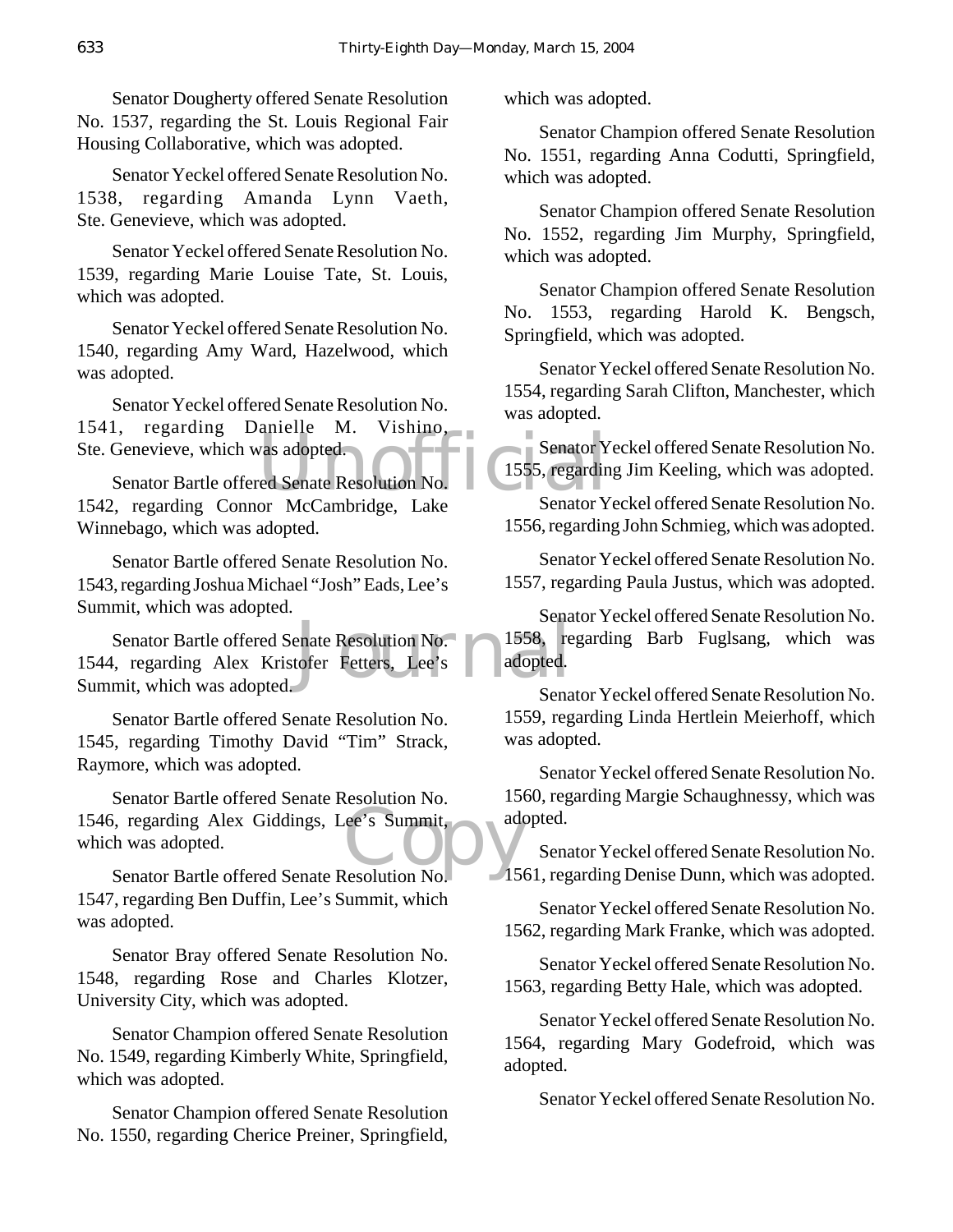1565, regarding Linda Garland, which was adopted.

Senator Yeckel offered Senate Resolution No. 1566, regarding Amy Perkins, which was adopted.

Senator Yeckel offered Senate Resolution No. 1567, regarding Geraldine Pitti, which was adopted.

# **REPORTS OF STANDING COMMITTEES**

Senator Childers, Chairman of the Committee on Economic Development, Tourism and Local Government, submitted the following reports:

Europhiem, Fourism and Essen Sovernment, to<br>
which was referred SB 1259, begs leave to report<br>
that it has considered the same and recommends<br>
that the bill do pass and be placed on the Consent<br>
Development Mr. President: Your Committee on Economic Development, Tourism and Local Government, to which was referred **SB 1259**, begs leave to report that it has considered the same and recommends Calendar.

# Also,

which was referred **SB 1269**, begs leave to report<br>that it has considered the same and recommends<br>that the Senate Committee Substitute, hereto<br>attached do ness and he placed on the Gancant Mr. President: Your Committee on Economic Development, Tourism and Local Government, to that it has considered the same and recommends that the Senate Committee Substitute, hereto attached, do pass and be placed on the Consent Calendar.

Also,

Exercise to report<br>
recommends<br>
In the Consent Mr. President: Your Committee on Economic Development, Tourism and Local Government, to which was referred **SB 1296**, begs leave to report that it has considered the same and recommends that the bill do pass and be placed on the Consent Calendar.

Also,

Mr. President: Your Committee on Economic Development, Tourism and Local Government, to which was referred **SB 1302**, begs leave to report that it has considered the same and recommends that the bill do pass and be placed on the Consent Calendar.

Mr. President: Your Committee on Economic Development, Tourism and Local Government, to which was referred **SB 1304**, begs leave to report that it has considered the same and recommends that the Senate Committee Substitute, hereto attached, do pass and be placed on the Consent Calendar.

Also,

Also,

Mr. President: Your Committee on Economic Development, Tourism and Local Government, to which was referred **SB 1329**, begs leave to report that it has considered the same and recommends that the bill do pass and be placed on the Consent Calendar.

Mr. President: Your Committee on Economic Development, Tourism and Local Government, to which was referred **SB 1331**, begs leave to report that it has considered the same and recommends that the Senate Committee Substitute, hereto attached, do pass and be placed on the Consent Calendar.

Also,

Mr. President: Your Committee on Economic Development, Tourism and Local Government, to which was referred **SB 1338**, begs leave to report that it has considered the same and recommends that the bill do pass and be placed on the Consent Calendar.

# Also,

Mr. President: Your Committee on Economic Development, Tourism and Local Government, to which was referred **SB 1334**, begs leave to report that it has considered the same and recommends that the bill do pass and be placed on the Consent Calendar.

# Also,

Mr. President: Your Committee on Economic Development, Tourism and Local Government, to which was referred **SB 1391**, begs leave to report that it has considered the same and recommends that the bill do pass and be placed on the Consent

Also,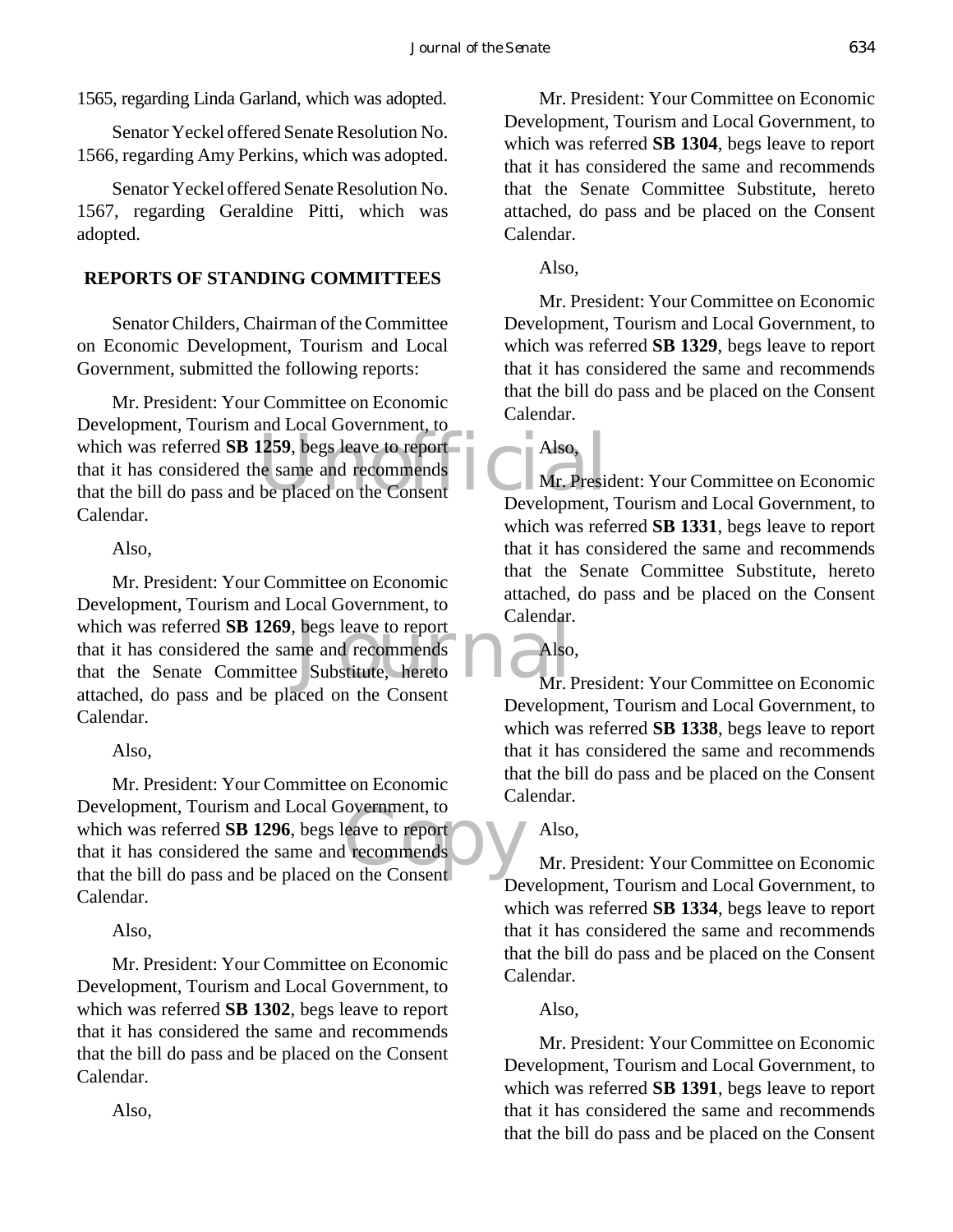Calendar.

Senator Steelman, Chairman of the Committee on Commerce and the Environment, submitted the following reports:

Mr. President: Your Committee on Commerce and the Environment, to which was referred **SB 961**, begs leave to report that it has considered the same and recommends that the Senate Committee Substitute, hereto attached, do pass and be placed on the Consent Calendar.

Also,

**SB 987**, begs leave to report that it has considered to which was r<br>the same and recommends that the Senate that it has consented that it has consented by the placed on the Consent Calendar attached do report of the senat Mr. President: Your Committee on Commerce and the Environment, to which was referred the same and recommends that the Senate Committee Substitute, hereto attached, do pass and be placed on the Consent Calendar.

Also,

Is that the Senate<br>attached, do pass and and Gene<br>endar. Mr. President: Your Committee on Commerce and the Environment, to which was referred **SB 1155**, begs leave to report that it has considered the same and recommends that the Senate Committee Substitute, hereto attached, do pass and be placed on the Consent Calendar.

Also,

the same and recommends that the Senate<br>
Committee Substitute, hereto attached, do pass and<br>
be placed on the Consent Calendar. Mr. President: Your Committee on Commerce and the Environment, to which was referred **SB 901**, begs leave to report that it has considered Committee Substitute, hereto attached, do pass and be placed on the Consent Calendar.

Also,

Mr. President: Your Committee on Commerce and the Environment, to which was referred **SB 1152**, begs leave to report that it has considered the same and recommends that the Senate Committee Substitute, hereto attached, do pass and be placed on the Consent Calendar.

Senator Foster, Chairman of the Committee on Education, submitted the following reports:

Mr. President: Your Committee on Education,

to which was referred **SB 1091**, begs leave to report that it has considered the same and recommends that the Senate Committee Substitute, hereto attached, do pass and be placed on the Consent Calendar.

Also,

Mr. President: Your Committee on Education, to which was referred **SB 1323**, begs leave to report that it has considered the same and recommends that the bill do pass and be placed on the Consent Calendar.

Also,

Mr. President: Your Committee on Education, to which was referred **SB 941**, begs leave to report that it has considered the same and recommends that the Senate Committee Substitute, hereto attached, do pass and be placed on the Consent Calendar.

Senator Scott, Chairman of the Committee on Pensions and General Laws, submitted the following reports:

Mr. President: Your Committee on Pensions and General Laws, to which was referred **SB 1189**, begs leave to report that it has considered the same and recommends that the Senate Committee Substitute, hereto attached, do pass and be placed on the Consent Calendar.

Also,

Mr. President: Your Committee on Pensions and General Laws, to which was referred **SB 1242**, begs leave to report that it has considered the same and recommends that the bill do pass and be placed on the Consent Calendar.

Senator Vogel, Chairman of the Committee on Ways and Means, submitted the following reports:

Mr. President: Your Committee on Ways and Means, to which was referred **SB 847**, begs leave to report that it has considered the same and recommends that the bill do pass and be placed on the Consent Calendar.

Also,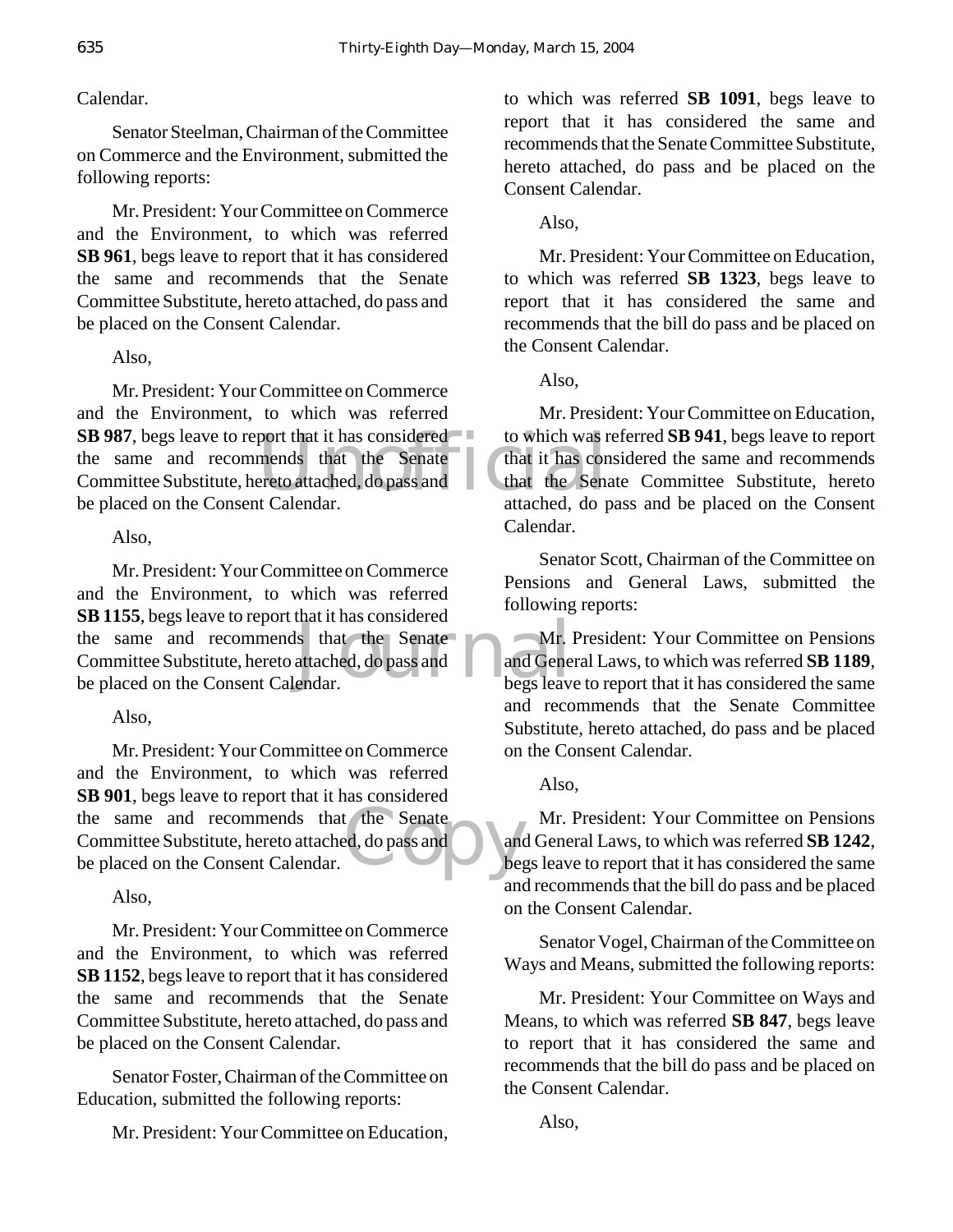Mr. President: Your Committee on Ways and Means, to which was referred **SB 1311**, begs leave to report that it has considered the same and recommends that the bill do pass and be placed on the Consent Calendar.

Senator Bartle, Chairman of the Committee on the Judiciary and Civil and Criminal Jurisprudence, submitted the following reports:

Mr. President: Your Committee on the Judiciary and Civil and Criminal Jurisprudence, to which was referred **SB 1195**, begs leave to report that it has considered the same and recommends that the Senate Committee Substitute, hereto attached, do pass and be placed on the Consent Calendar.

Also,

Journal Constant Mr. President: Your Committee on the Judiciary and Civil and Criminal Jurisprudence, to which was referred **SB 1066**, begs leave to report that it has considered the same and recommends that the Senate Committee Substitute, hereto attached, do pass and be placed on the Consent Calendar.

Also,

attached, do pass and be placed on the Consent who calendar.<br>Also, Mr. President: Your Committee on the Judiciary and Civil and Criminal Jurisprudence, to which was referred **SB 1265**, begs leave to report that it has considered the same and recommends that the Senate Committee Substitute, hereto Calendar.

Also,

Mr. President: Your Committee on the Judiciary and Civil and Criminal Jurisprudence, to which was referred **SB 1211**, begs leave to report that it has considered the same and recommends that the bill do pass and be placed on the Consent Calendar.

Also,

Mr. President: Your Committee on the Judiciary and Civil and Criminal Jurisprudence, to which was referred **SB 1247**, begs leave to report

that it has considered the same and recommends that the Senate Committee Substitute, hereto attached, do pass and be placed on the Consent Calendar.

Senator Cauthorn, Chairman of the Committee on Governmental Accountability and Fiscal Oversight, submitted the following reports:

Mr. President: Your Committee on Governmental Accountability and Fiscal Oversight, to which were referred **SS** for **SS** for **SB 718**; and **SCS** for **SBs 1020**, **889** and **869**, begs leave to report that it has considered the same and recommends that the bills do pass.

Unofficial Cubmitted the Senator Gibbons, Chairman of the Committee on Rules, Joint Rules, Resolutions and Ethics, submitted the following reports:

Mr. President: Your Committee on Rules, Joint Rules, Resolutions and Ethics, to which were referred **SS** for **SS** for **SCS** for **SB 715**; and **SCS** for **SB 988**, begs leave to report that it has examined the same and finds that the bills have been truly perfected and that the printed copies furnished the Senators are correct.

On behalf of Senator Loudon, Chairman of the Committee on Small Business, Insurance and Industrial Relations, Senator Gibbons submitted the following reports:

Mr. President: Your Committee on Small Business, Insurance and Industrial Relations, to which was referred **SB 906**, begs leave to report that it has considered the same and recommends that the Senate Committee Substitute, hereto attached, do pass and be placed on the Consent Calendar.

#### Also,

Mr. President: Your Committee on Small Business, Insurance and Industrial Relations, to which was referred **SB 983**, begs leave to report that it has considered the same and recommends that the Senate Committee Substitute, hereto attached, do pass and be placed on the Consent Calendar.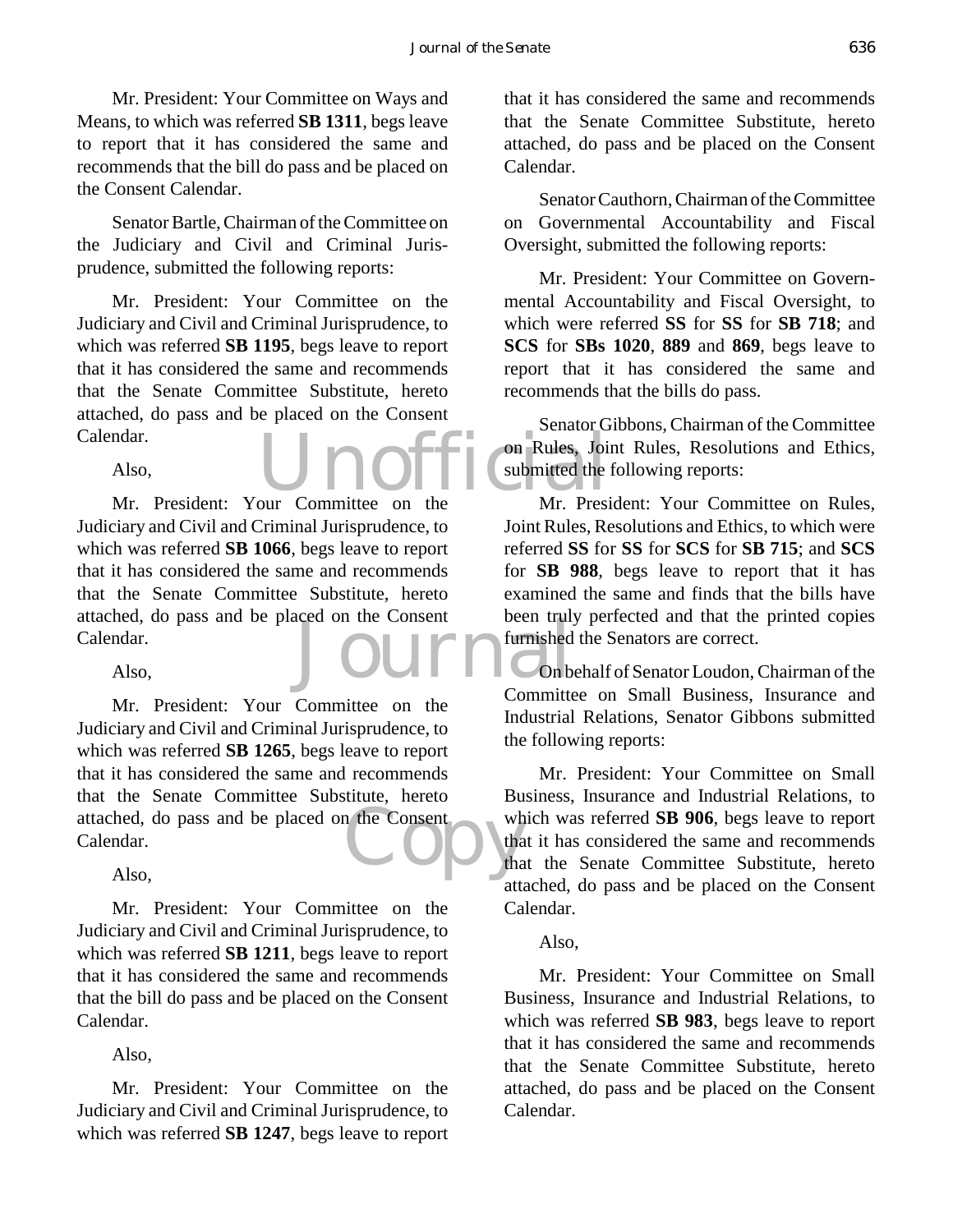#### **MESSAGES FROM THE GOVERNOR**

The following messages were received from the Governor, reading of which was waived:

> OFFICE OF THE GOVERNOR State of Missouri Jefferson City, Missouri March 11, 2004

TO THE SENATE OF THE 92nd GENERAL ASSEMBLY OF THE STATE OF MISSOURI:

I have the honor to transmit to you herewith for your advice and consent the following appointment to office:

David P. Ballenger, 305 Vieux Carre Court, Columbia, Boone County, Missouri 65203, as public member of the Peace Officer Standards and Training Commission, for a term ending October 3, 2005, and until his successor is duly appointed and qualified; vice, Kathy Fincham, term expired.

ly submitted,<br>IOLDEN<br>Ternor March 2014 Respectfully submitted, BOB HOLDEN Governor

Also,

OFFICE OF THE GOVERNOR State of Missouri Jefferson City, Missouri March 11, 2004

TO THE SE<br>
FOU herewith for your advice<br>
Like to office:<br>
The STATE<br>  $\begin{array}{|c|c|c|}\n\hline\n\text{THE STAT} & \text{THE STAT} \\\hline\n\end{array}$ TO THE SENATE OF THE 92nd GENERAL ASSEMBLY OF THE STATE OF MISSOURI:

I have the honor to transmit to you herewith for your advice and consent the following appointment to office:

Ellen M. Burkemper, Ph.D., 260 Main Street, P.O. Box 209, Troy, Lincoln County, Missouri 63379, as a member of the State Committee for Social Workers, for a term ending October 2, 2005, and until her successor is duly appointed and qualified; vice, Paul Leverington, term expired.

> Respectfully submitted, BOB HOLDEN Governor

Also,

OFFICE OF THE GOVERNOR State of Missouri Jefferson City, Missouri March 11, 2004

TO THE SENATE OF THE 92nd GENERAL ASSEMBLY OF THE STATE OF MISSOURI:

I have the honor to transmit to you herewith for your advice and consent the following appointment to office:

Stephen C. Del Vecchio, 3036 Bernice Street, Cape Girardeau, Cape Girardeau County, Missouri 63701, as a member of the Missouri State Board of Accountancy, for a term ending July 1, 2007, and until his successor is duly appointed and qualified;

vice, Larry L. Gray, term expired. Respectfully submitted, BOB HOLDEN Governor

Also,

OFFICE OF THE GOVERNOR State of Missouri Jefferson City, Missouri March 11, 2004 TO THE SENATE OF THE 92nd GENERAL ASSEMBLY OF

THE STATE OF MISSOURI:

I have the honor to transmit to you herewith for your advice and consent the following appointment to office:

Christy M. Fowler, 203 Holmes, Sikeston, Scott County, Missouri 63801, as a member of the State Board of Optometry, for a term ending June 20, 2008, and until her successor is duly appointed and qualified; vice, Karen Rosen, term expired.

> Respectfully submitted, BOB HOLDEN Governor

Also,

OFFICE OF THE GOVERNOR State of Missouri Jefferson City, Missouri

March 11, 2004

TO THE SENATE OF THE 92nd GENERAL ASSEMBLY OF THE STATE OF MISSOURI:

I have the honor to transmit to you herewith for your advice and consent the following appointment to office:

Melissa DeLine Graham, 607 East Cypress Street, Charleston, Mississippi County, Missouri 63834, as a member of the Missouri State Board of Pharmacy, for a term ending March 11, 2009, and until her successor is duly appointed and qualified; vice, Barbara Dunning, term expired.

> Respectfully submitted, BOB HOLDEN Governor

Also,

OD)

OFFICE OF THE GOVERNOR State of Missouri Jefferson City, Missouri March 11, 2004

TO THE SENATE OF THE 92nd GENERAL ASSEMBLY OF THE STATE OF MISSOURI:

I have the honor to transmit to you herewith for your advice and consent the following appointment to office:

Jack Magruder, Ph.D., Democrat, 20675 Willis Way, Kirksville, Adair County, Missouri 63501, as a member of the State Fair Commission, for a term ending December 29, 2007, and until his successor is duly appointed and qualified; vice, Norwood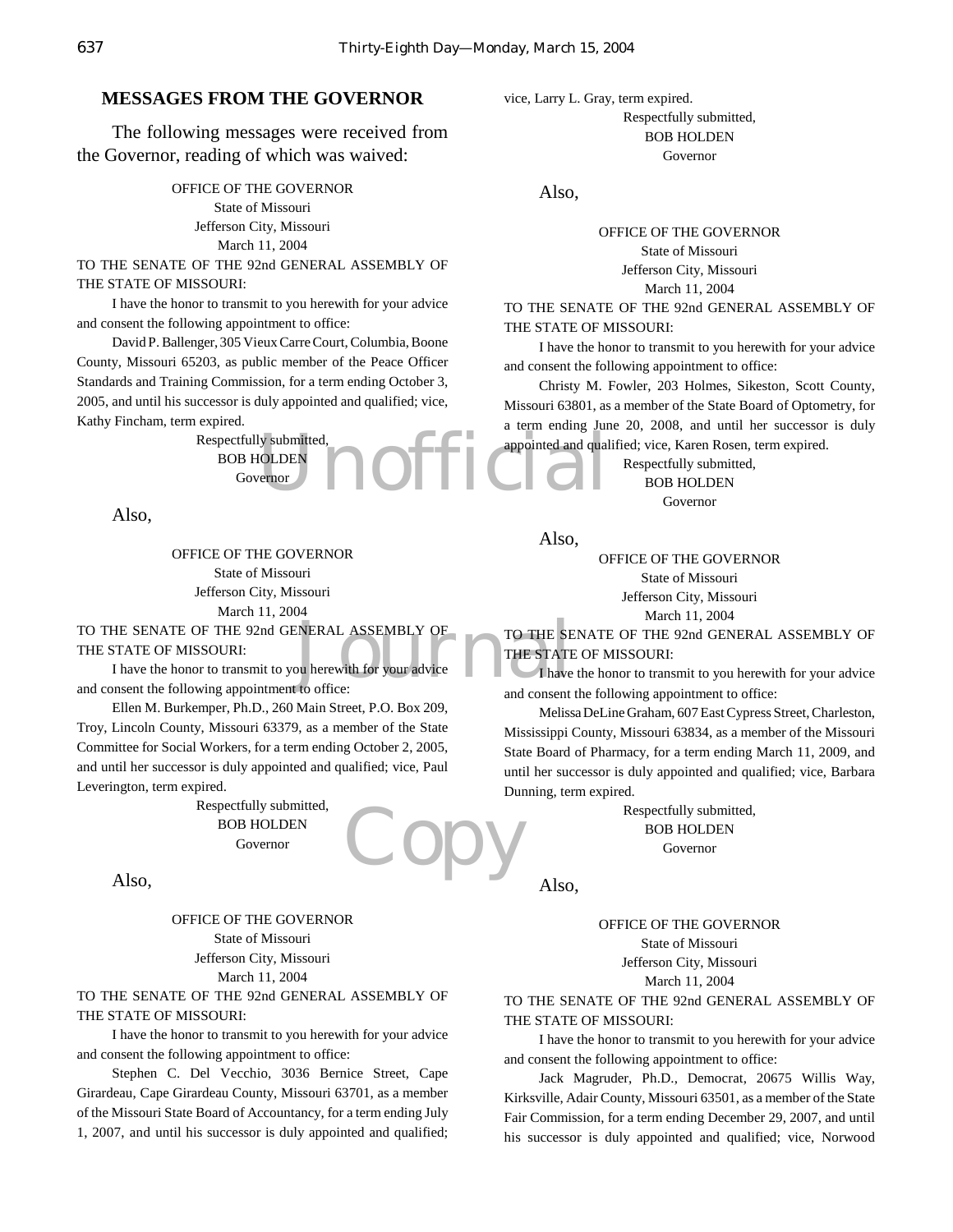Creason, term expired.

Respectfully submitted, BOB HOLDEN Governor

Also,

OFFICE OF THE GOVERNOR State of Missouri Jefferson City, Missouri March 11, 2004 TO THE SENATE OF THE 92nd GENERAL ASSEMBLY OF

THE STATE OF MISSOURI:

I have the honor to transmit to you herewith for your advice and consent the following appointment to office:

Surveyors, and Landscape Architects, for a term ending August 18,<br>2006, and until her successor is duly appointed and qualified; vice,<br>Mary Bruntrager, term expired.<br>2005, and until her Respectfully submitted. Marian "Munnie" Pacino, 821 N. Spoede Road, Creve Coeur, St. Louis County, Missouri 63141, as a member of the Missouri Board for Architects, Professional Engineers, Professional Land 2006, and until her successor is duly appointed and qualified; vice, Mary Bruntrager, term expired.

Respectfully submitted, BOB HOLDEN Governor

Also,

**DUTNAL** OFFICE OF THE GOVERNOR State of Missouri Jefferson City, Missouri March 11, 2004

TO THE SENATE OF THE 92nd GENERAL ASSEMBLY OF THE STATE OF MISSOURI:

I have the honor to transmit to you herewith for your advice and consent the following appointment to office:

mission, for a term<br>
r is duly appointed<br>
this s<br>
Bea Scott E. Ramshaw, Democrat, 6204 Treeridge Trail, St. Louis, St. Louis County, Missouri 63129, as a member of the Missouri Ethanol and Other Renewable Fuel Sources Commission, for a term ending March 25, 2005, and until his successor is duly appointed and qualified; vice, Brian Munzlinger, resigned. Respectfully submitted,

BOB HOLDEN Governor

Also,

OFFICE OF THE GOVERNOR State of Missouri Jefferson City, Missouri March 11, 2004

TO THE SENATE OF THE 92nd GENERAL ASSEMBLY OF THE STATE OF MISSOURI:

I have the honor to transmit to you herewith for your advice and consent the following appointment to office:

Lee A. Richardson, Jr., 11801 Troost Avenue, Kansas City,

Jackson County, Missouri 64131, as a member of the Missouri State Board of Chiropractic Examiners, for a term ending January 29, 2008, and until his successor is duly appointed and qualified; vice, reappointed to a full term.

> Respectfully submitted, BOB HOLDEN Governor

Also,

OFFICE OF THE GOVERNOR State of Missouri Jefferson City, Missouri March 11, 2004

TO THE SENATE OF THE 92nd GENERAL ASSEMBLY OF THE STATE OF MISSOURI:

I have the honor to transmit to you herewith for your advice and consent the following appointment to office:

Cindy Lou Seyer, Republican, 3629 County Road 324, Jackson, Cape Girardeau County, Missouri 63755, as a member of the Missouri Board for Respiratory Care, for a term ending April 3, 2005, and until her successor is duly appointed and qualified; vice, Donald J. Miller, term expired.

> Respectfully submitted, BOB HOLDEN Governor

Also,

OFFICE OF THE GOVERNOR State of Missouri Jefferson City, Missouri March 11, 2004

TO THE SENATE OF THE 92nd GENERAL ASSEMBLY OF THE STATE OF MISSOURI:

I have the honor to transmit to you herewith for your advice and consent the following appointment to office:

Randall C. Wright, Democrat, 3271 South Country Woods, Columbia, Boone County, Missouri 65203, as a member of the Tourism Commission, for a term ending January 15, 2007, and until his successor is duly appointed and qualified; vice, E. Gail McCann Beatty, term expired.

> Respectfully submitted, BOB HOLDEN Governor

#### **HOUSE BILLS ON THIRD READING**

**HCS** for **HB 1182**, with **SCS**, was placed on the Informal Calendar.

**HB 969**, introduced by Representative Cooper, et al, entitled:

An Act to repeal section 143.431, RSMo, and to enact in lieu thereof two new sections relating to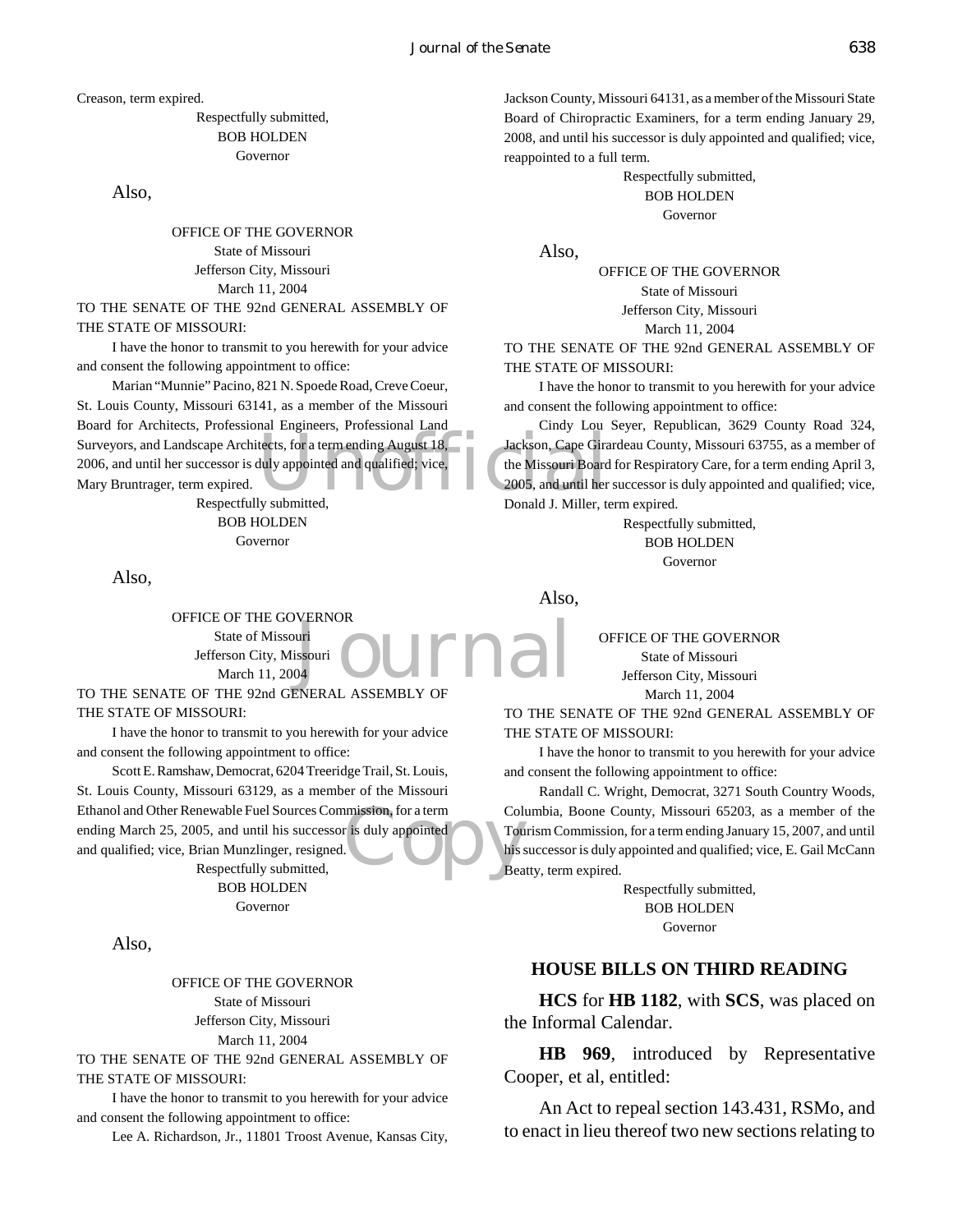Missouri taxable income of corporations.

Was taken up by Senator Bartle.

Senator Goode offered **SA 1**:

SENATE AMENDMENT NO. 1

Amend House Bill No. 969, Pages 1-2, Section 143.431, Lines 1-41, by striking said section from the bill; and

Further amend said bill, Pages 2 to 4, Section 143.435, Lines 1 to 72, by striking said section from the bill and inserting in lieu thereof the following:

 "**143.434. 1. As used in this chapter, the following terms mean:**

up", one or more chains<br>are connected through<br>the a common parent processes are connected through<br>the a common parent processes  $\overline{C}$ **(1) "Affiliated group", one or more chains of corporations that are connected through stock ownership with a common parent corporation that meet the following requirements:**

extion, is owned by<br>corporations in the or by a f<br>doing in **(a) At least eighty percent of the stock of each of the corporations in the group, excluding the common parent corporation, is owned by one or more of the other corporations in the group; and**

**The Second Second Second Second Second Second Second Second Second Second Second Second Second Second Second Second Second Second Second Second Second Second Second Second Second Second Second Second Second Second Second (b) The common parent directly owns at least eighty percent of the stock of at least one of the corporations in the group. "Affiliated group" does not include corporations that are qualified to do business but are not otherwise doing business in this state. For purposes of this section "stock" does not include nonvoting stock which is limited and preferred as to dividends;**

**(2) "Common ownership", the direct or indirect control or ownership of more than fifty percent of the outstanding voting stock of:**

**(a) A parent-subsidiary controlled group as defined in Section 1563 of the United States Internal Revenue Code of 1986, as amended, except that the amount of fifty percent shall be substituted for all references of "80 percent" in such definition;**

**(b) A brother-sister controlled group as defined in Section 1563 of the United States** **Internal Revenue Code of 1986, as amended, except that the amount of fifty percent shall be substituted for all references of "80 percent" in such definition; or**

**(c) Three or more corporations each of which is a member of a group of corporations described in subdivision (1) of this subsection, and one of which is:**

**a. A common parent corporation included in a group of corporations described in paragraph (a) of subdivision (1) of this subsection; and**

**b. Included in a group of corporations described in paragraph (b) of subdivision (1) of this subsection. Ownership of outstanding voting stock shall be determined in accordance with Section 1563 of the United States Internal Revenue Code of 1986, as amended;**

**(3) "Corporate return" or "return", includes a combined report;**

**(4) "Doing business", any transaction in the course of its business by a domestic corporation, or by a foreign corporation qualified to do or doing intrastate business in this state. Doing business includes:**

**(a) The right to do business through incorporation or qualification;**

**(b) The owning, renting, or leasing of real or personal property within this state; and**

**(c) The participation in joint ventures, working and operating agreements, the performance of which takes place in this state;**

**(5) "Foreign corporation", a corporation that is not incorporated or organized pursuant to the laws of this state;**

**(6) "Foreign operating company", a corporation that:**

**(a) Is incorporated in the United States; and**

**(b) Eighty percent or more of whose business activity is conducted without the United States.**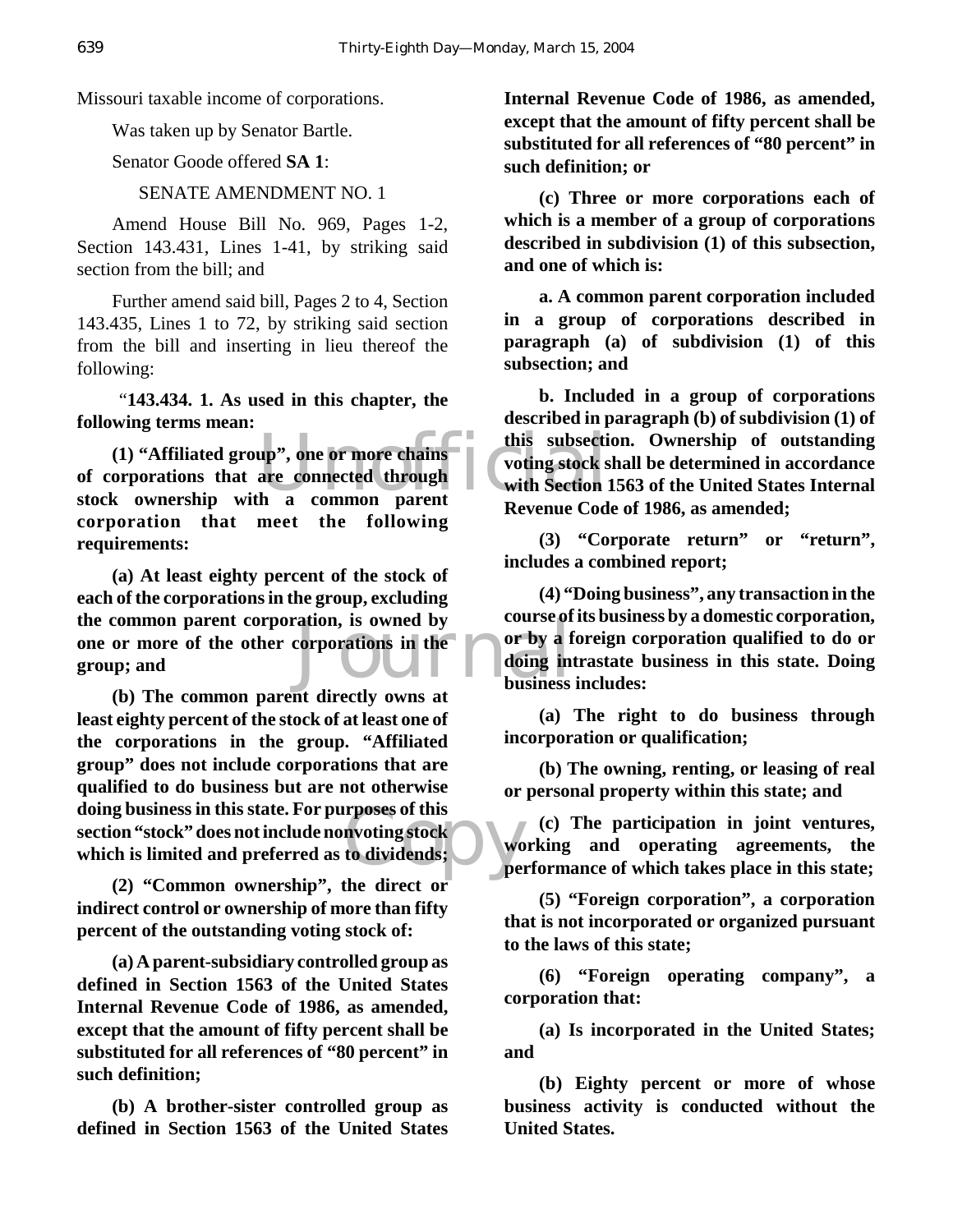**"Foreign operating company" does not include a corporation that qualifies for the Puerto Rico and Possession Tax Credit provided pursuant to Section 936 of the United States Internal Revenue Code of 1986, as amended;**

**(7) "Unitary group", a group of corporations that:**

**(a) Are related through common ownership; and**

**(b) By a preponderance of the evidence as determined by a court of competent jurisdiction or the director, are economically interdependent with one another as demonstrated by the following factors:**

**a. Centralized management;**

**b. Functional integration; and**

**c. Economies of scale;**

**(8) "Water's edge combined report", a report combining the income and activities of:**

**(a) All members of a unitary group that are:**

are: or dedu<br> **a. Corporations organized or incorporated a. Corporations organized or incorporated corporations**<br>
in the United States, including those distribut **a. Corporations organized or incorporated corporations qualifying for the Puerto Rico and Possession Tax Credit as provided in Section 936 of the United States Internal Revenue Code of 1986, as amended; and**

out the United States that meet the solution of business activity; and (b) An affiliated group electing to file **b. Corporations organized or incorporated without the United States that meet the threshold level of business activity; and**

**water's edge combined report pursuant to subdivision (1) of subsection 2 of this section.**

**2. (1) If any corporation is doing business in Missouri and is a member of a unitary group, the unitary group shall file a water's edge combined report. A group of corporations that are not otherwise a unitary group may elect to file a water's edge combined report if each member of the group is:**

**(a) Doing business in Missouri;**

**(b) Part of the same affiliate group; and**

**(c) Qualified pursuant to Section 1501 of the United States Internal Revenue Code of 1986, as amended, to file a federal consolidated return.**

**(2) Each corporation within the affiliated group that is doing business in Missouri shall file a combined report. If an affiliated group elects to file a combined report, each corporation within the affiliated group that is doing business in Missouri shall file a combined report.**

agement;<br>gration; and **OPPPER EXECUTER** without the co **(3) A corporation that elects to file a water's edge combined report pursuant to this section shall not thereafter elect to file a separate return without the consent of the director.**

**3. If two or more corporations, whether or not organized or doing business in this state, and whether or not affiliated, are owned or controlled directly or indirectly by the same interests, the director shall be authorized to distribute, apportion, or allocate gross income or deductions between or among such corporations, if it determines that such distribution, apportionment, or allocation is necessary in order to prevent evasion of taxes or clearly to reflect the income of any such corporations.**

**4. The director shall, by rule, prescribe for adjustments to Missouri taxable income when, solely by reason of the enactment of this section, a taxpayer would otherwise receive or have received a double tax benefit or suffer or have suffered a double tax detriment. However, the director may not make any adjustment pursuant to this section which will result in an increase or decrease of tax liability that is less than twenty-five dollars.**

**5. A group filing a combined report shall calculate federal taxable income of the combined group by:**

**(1) Computing federal taxable income on a separate return basis;**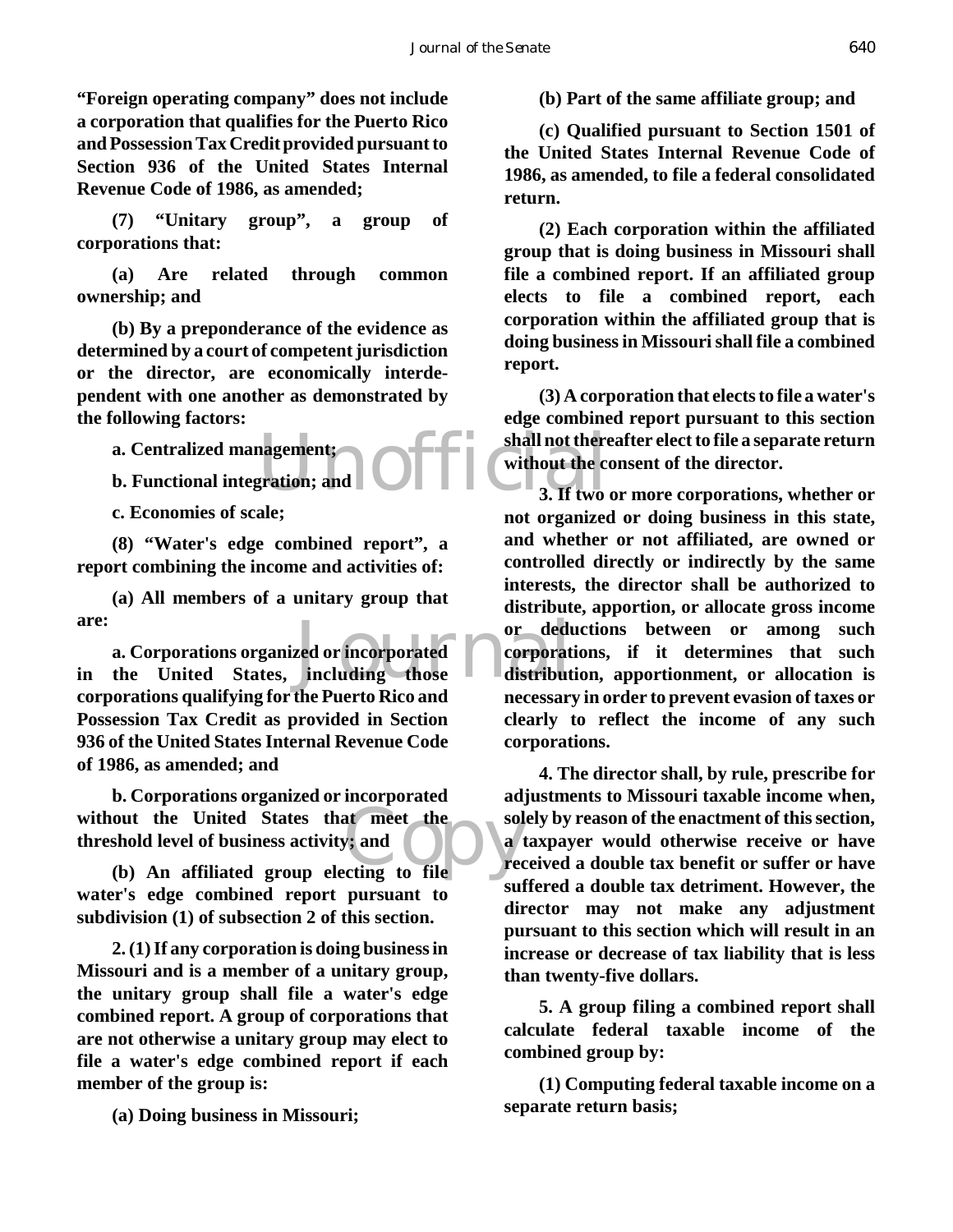**(2) Combining income or loss of the members included in the combined report; and**

**(3) Making appropriate eliminations and adjustments between members included in the combined report.**

**For purposes of this subsection, if an entity does not calculate federal taxable income, then the federal taxable income shall be calculated based on the applicable federal tax laws.**

in the combined report when determining the<br>
sales factor. Intercompany rents between<br>
members of a combined report may not be<br>
annel comparison of the preparty. **6. For purposes of the apportionment provisions within section 32.200, RSMo, corporations filing a combined report shall not include intercompany sales or other transactions between the corporations included sales factor. Intercompany rents between members of a combined report may not be considered in the computation of the property factor.**

deem necessary in order that the tax liability of<br>any affiliated group of corporations making a<br>Missouri consolidated income tax return, and of state and in and<br>
a tax liability.<br>
rule, as that and **7. The director of revenue may prescribe such regulations not inconsistent with the provisions of this chapter as the director may deem necessary in order that the tax liability of any affiliated group of corporations making a each corporation in the group, before, during, and after the period of affiliation, may be returned, determined, computed, assessed, collected, and adjusted, in such manner as clearly to reflect the Missouri taxable income derived from sources within the state and in order to prevent avoidance of such tax liability.**

**8. Any rule or portion of a rule, as that term is defined in section 536.010, RSMo, that is created under the authority delegated in this section shall become effective only if it complies with and is subject to all of the provisions of chapter 536, RSMo, and, if applicable, section 536.028, RSMo. This section and chapter 536, RSMo, are nonseverable and if any of the powers vested with the general assembly pursuant to chapter 536, RSMo, to review, to delay the effective date, or to disapprove and annul a rule are subsequently held unconstitutional, then the grant of rulemaking**

**authority and any rule proposed or adopted after the effective date of this act, shall be invalid and void.**"; and

Further amend the title and enacting clause accordingly.

Senator Goode moved that the above amendment be adopted.

At the request of Senator Bartle, **HB 969**, with **SA 1** (pending), was placed on the Informal Calendar.

#### **HOUSE BILLS ON SECOND READING**

The following Bills were read the 2nd time and referred to the Committees indicated:

**HCS** for **HB 895**—Economic Development, Tourism and Local Government.

**HB 923**—Financial and Governmental Organization, Veterans' Affairs and Elections.

**HCS** for **HB 955**—Financial and Governmental Organization, Veterans' Affairs and Elections.

**HB 960**—Transportation.

**HB 932**—Commerce and the Environment.

**HB 989**—Economic Development, Tourism and Local Government.

**HB 1070**—Education.

**HB 1071**—Economic Development, Tourism and Local Government.

**HB 1107**—Economic Development, Tourism and Local Government.

**HB 1126**—Commerce and the Environment.

**HB 1149**—Transportation.

**HCS** for **HB 1198**—Small Business, Insurance and Industrial Relations.

**HCS** for **HB 833**—Ways and Means.

**HB 938**—Financial and Governmental Organization, Veterans' Affairs and Elections.

**HCS** for **HB 947**—Economic Development, Tourism and Local Government.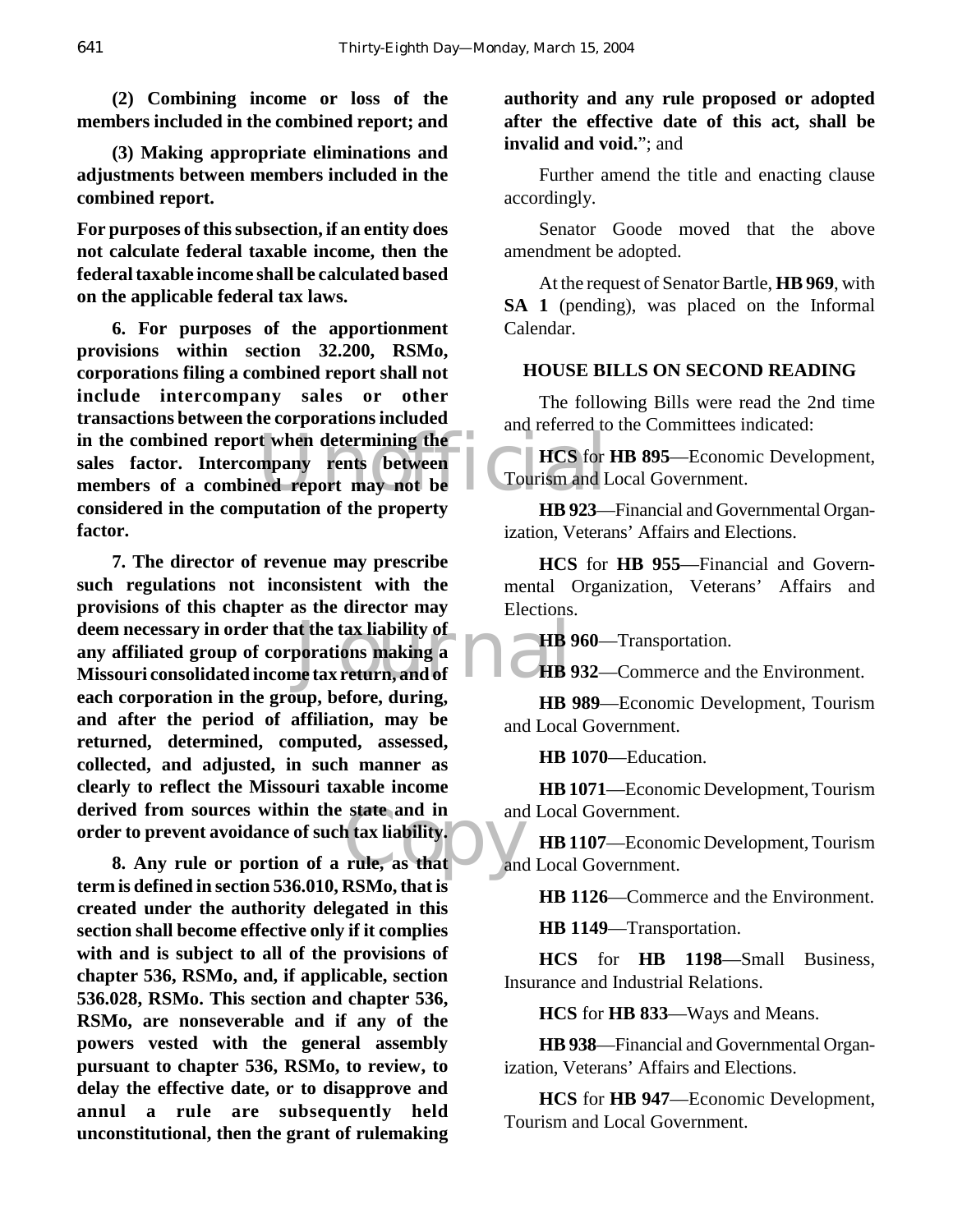**HB 975**—Economic Development, Tourism and Local Government.

**HCS** for **HBs 998** and **905**—Pensions and General Laws.

**HB 1047**—Economic Development, Tourism and Local Government.

**HB 1275**—Economic Development, Tourism and Local Government.

**HCS** for **HB 1209**—Pensions and General Laws.

**HB 801**—Economic Development, Tourism and Local Government.

**HCS** for **HB 898**—Aging, Families, Mental and Public Health.

**HCS** for **HB 1014**—Appropriations.

#### **REFERRALS**

President Pro Tem Kinder referred **SB 1215**, with **SCS**; **SCS** for **SB 988**; and **SS** for **SS** for **SCS** for **SB 715** to the Committee on Governmental Accountability and Fiscal Oversight.

ersignt.<br>
Leave to referred the recomme<br>
appearing on Pages<br>
and Consent to the record President Pro Tem Kinder referred the gubernatorial appointments appearing on Pages 637 and 638 to the Committee on Gubernatorial Appointments.

#### **REPORTS OF STANDING COMMITTEES**

submitted the Senator Yeckel, Chairman of the Committee on Financial and Governmental Organization, Veterans' Affairs and Elections, submitted the following reports:

Mr. President: Your Committee on Financial and Governmental Organization, Veterans' Affairs and Elections, to which was referred **SB 842**, begs leave to report that it has considered the same and recommends that the bill do pass and be placed on the Consent Calendar.

#### Also,

Mr. President: Your Committee on Financial and Governmental Organization, Veterans' Affairs and Elections, to which was referred **SB 1320**,

begs leave to report that it has considered the same

and recommends that the bill do pass and be placed on the Consent Calendar.

#### Also,

Mr. President: Your Committee on Financial and Governmental Organization, Veterans' Affairs and Elections, to which was referred **SB 1322**, begs leave to report that it has considered the same and recommends that the bill do pass and be placed on the Consent Calendar.

Also,

Appropriations. Mr. President: Your Committee on Financial and Governmental Organization, Veterans' Affairs and Elections, to which was referred **SB 972**, begs leave to report that it has considered the same and recommends that the Senate Committee Substitute, hereto attached, do pass and be placed on the Consent Calendar.

Also,

Mr. President: Your Committee on Financial and Governmental Organization, Veterans' Affairs and Elections, to which was referred **SB 1336**, begs leave to report that it has considered the same and recommends that the Senate Committee Substitute, hereto attached, do pass and be placed on the Consent Calendar.

#### Also,

Mr. President: Your Committee on Financial and Governmental Organization, Veterans' Affairs and Elections, to which was referred **SB 1287**, begs leave to report that it has considered the same and recommends that the Senate Committee Substitute, hereto attached, do pass and be placed on the Consent Calendar.

#### Also,

Mr. President: Your Committee on Financial and Governmental Organization, Veterans' Affairs and Elections, to which was referred **SB 1365**, begs leave to report that it has considered the same and recommends that the Senate Committee Substitute, hereto attached, do pass and be placed on the Consent Calendar.

Senator Dolan, Chairman of the Committee on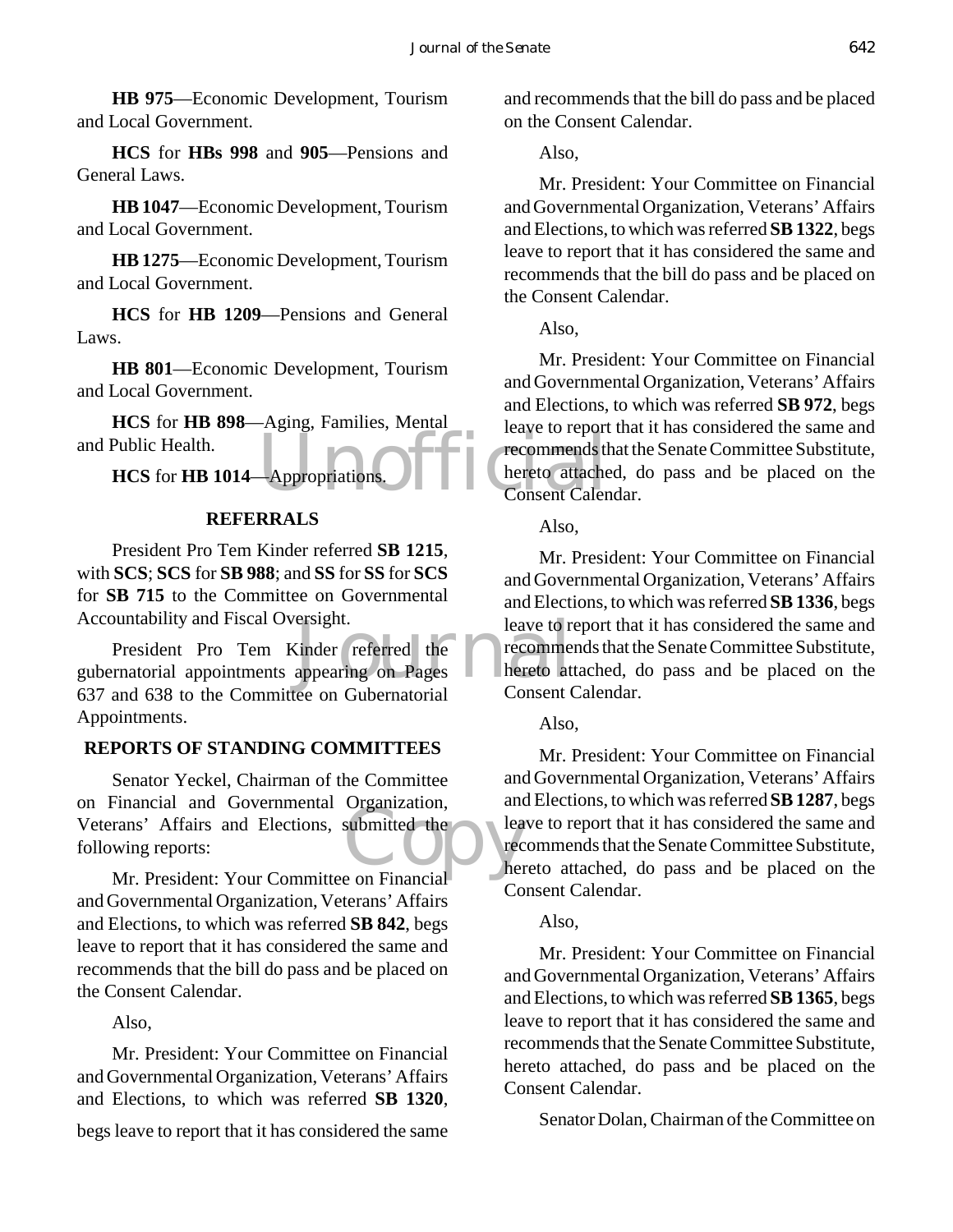Transportation, submitted the following report:

Mr. President: Your Committee on Transportation, to which was referred **SB 1285**, begs leave to report that it has considered the same and recommends that the bill do pass and be placed on the Consent Calendar.

Senator Yeckel, Chairman of the Committee on Financial and Governmental Organization, Veterans' Affairs and Elections, submitted the following report:

recommends that the Senate Committee Substitute, preservatives.<br>
hereto attached, do pass and be placed on the In which<br>
Consent Calendar.<br>
Figures 2.1 The View of the Consent Calendar. Mr. President: Your Committee on Financial and Governmental Organization, Veterans' Affairs and Elections, to which was referred **SB 1139**, begs leave to report that it has considered the same and hereto attached, do pass and be placed on the Consent Calendar.

#### **MESSAGES FROM THE HOUSE**

The following messages were received from the House of Representatives through its Chief Clerk:

Mr. President: I am instructed by the House of<br>
resentatives to inform the Senate that the<br>
Senate that the<br>
RSMo a<br>
RSMo a Representatives to inform the Senate that the House has taken up and passed **HS** for **HCS** for **HB 1304**, entitled:

to claims for<br>the Senate is An Act to repeal sections 355.176, 408.040, 490.715, 508.010, 508.040, 508.070, 508.120, 510.263, 537.035, 537.067, 538.205, 538.210, 538.220, and 538.225, RSMo, and to enact in lieu thereof fifteen new sections relating to claims for damages and the payment thereof.

In which the concurrence of the Senate is respectfully requested.

Read 1st time.

Also,

Mr. President: I am instructed by the House of Representatives to inform the Senate that the House has taken up and passed **HCS** for **HB 1215**, entitled:

An Act to repeal section 575.195, RSMo, and to enact in lieu thereof one new section relating to escape from commitment, with a penalty provision

and an emergency clause.

Emergency clause adopted.

In which the concurrence of the Senate is respectfully requested.

Read 1st time.

Also,

Mr. President: I am instructed by the House of Representatives to inform the Senate that the House has taken up and passed **HS** for **HCS** for **HB 852**, entitled:

An Act to amend chapter 191, RSMo, by adding thereto one new section relating to administration of immunizations with mercury preservatives.

In which the concurrence of the Senate is respectfully requested.

Read 1st time.

Also,

Mr. President: I am instructed by the House of Representatives to inform the Senate that the House has taken up and passed **HB 1183**, entitled:

An Act to repeal sections 50.550 and 559.021, RSMo, and to enact in lieu thereof four new sections relating to county law enforcement restitution funds.

In which the concurrence of the Senate is respectfully requested.

Read 1st time.

Also,

Mr. President: I am instructed by the House of Representatives to inform the Senate that the House has taken up and passed **HS** for **HCS** for **HB 1290**, entitled:

An Act to amend chapter 143, RSMo, by adding thereto one new section relating to contributions to certain nonprofit organizations with a health-related mission.

In which the concurrence of the Senate is respectfully requested.

Read 1st time.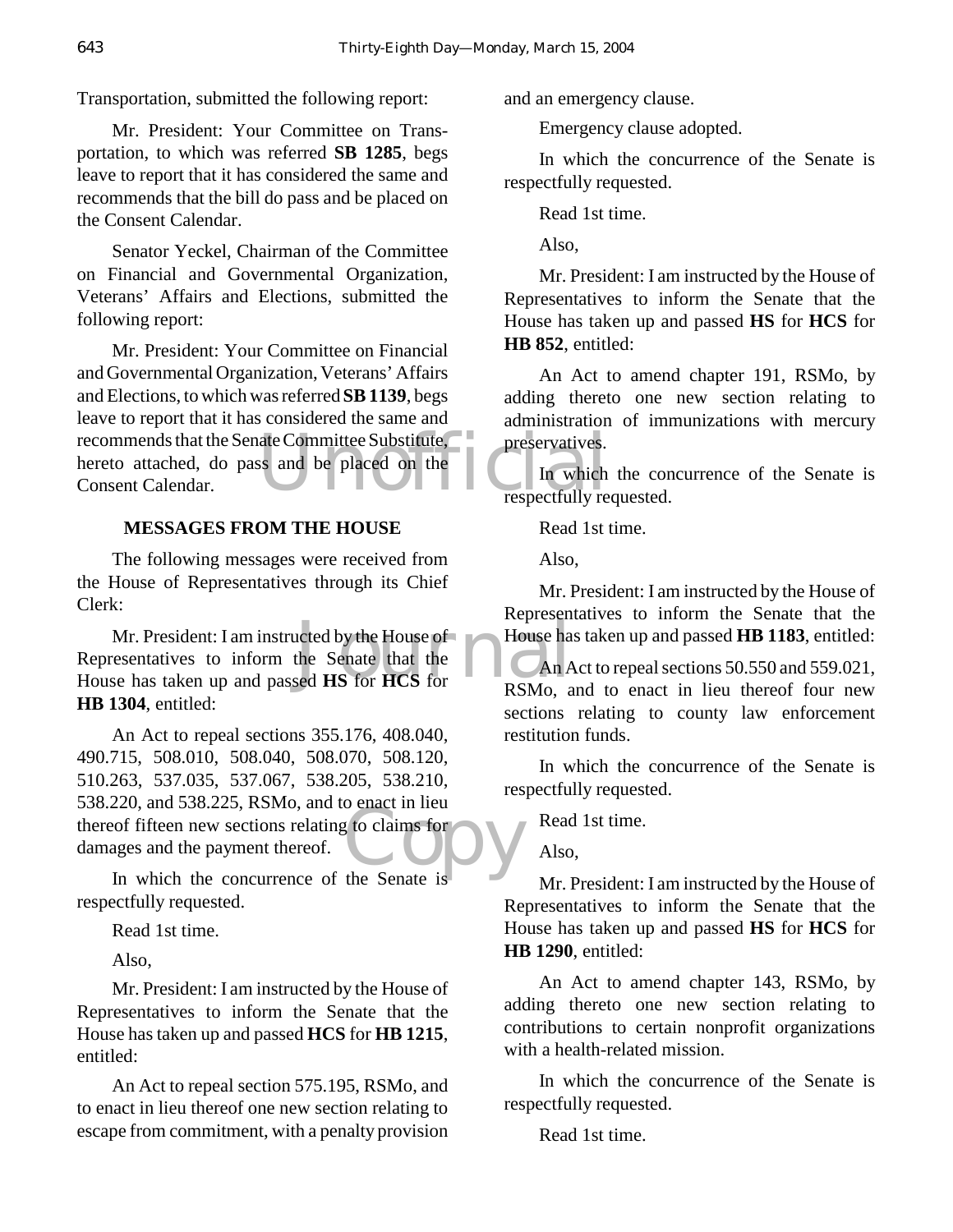#### **COMMUNICATIONS**

Senator Dolan submitted the following:

March 15, 2004

Terry L. Spieler Secretary of the Senate Room 325 Capitol Building Jefferson City, MO 65101

Dear Terry:

In keeping with Rule 45 of the Rules of the Senate, I wish to state my opposition to Senate Bill 1139. I do not feel Senate Bill 1139 is

a consent issue and therefore should be referred back to the committee.

Thank you for your assistance.

Respectfully,

/s/ Jon Jon Dolan

#### **INTRODUCTIONS OF GUESTS**

Senator Scott introduced to the Senate, former State Representative T. Mark Elliott, Webb City.

On motion of Senator Gibbons, the Senate adjourned under the rules.

# Unofficialendar SENATE CALENDAR  $\Box$ THIRTY-NINTH DAY–TUESDAY, MARCH 16, 2004

# FORMAL CALENDAR

 $\overline{\phantom{a}}$ 

HOUSE BILLS ON SECOND READING<br>
HB 1183-Mayer,

HS for HCS for HB 1304-Byrd HCS for HB 1215 HS for HCS for HB 852-Holand HB 1183-Mayer, et al HS for HCS for HB 1290-Portwood

# THIRD READING OF S THIRD READING OF SENATE BILLS

SS for SS for SB 718-Yeckel, et al SCS for SBs 1020, 889 & 869-Steelman, et al SS for SS for SCS for SB 715-Childers and Caskey (In Fiscal Oversight) SCS for SB 988-Steelman (In Fiscal Oversight)

# SENATE BILLS FOR PERFECTION

SB 1232-Clemens, et al, with SCS SB 1081-Kinder, et al, with SCS SB 1141-Loudon, with SCS

SB 960-Gibbons, with SCS SBs 1233, 840 & 1043-Dolan, with SCS SB 710-Goode and Bray, with SCS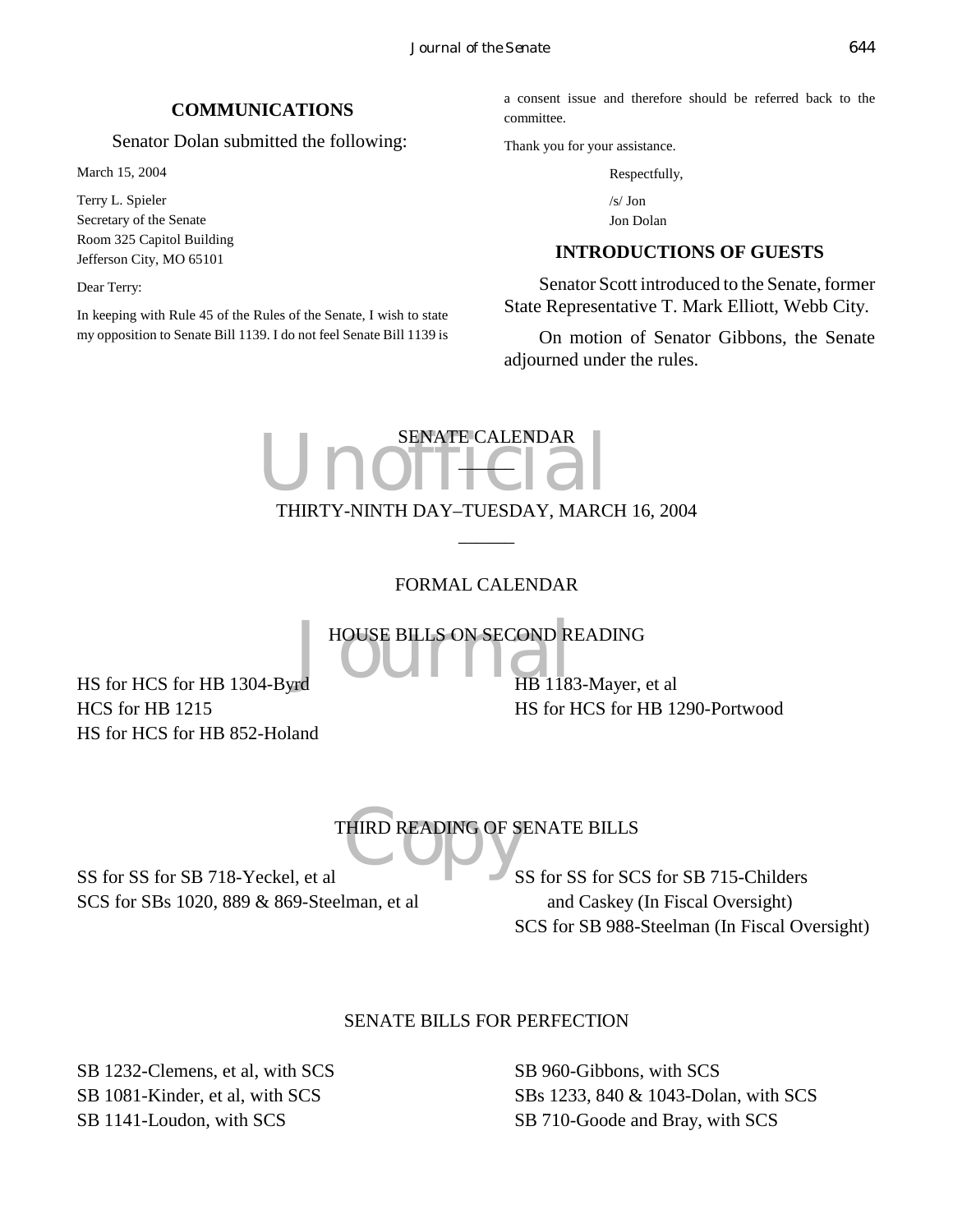SB 1220-Caskey, with SCS SBs 738 & 790-Loudon, with SCS SB 1371-Kinder, et al, with SCS SB 1234-Mathewson and Childers, with SCS SJR 40-Stoll SB 817-Kennedy and Griesheimer, with SCS SB 1124-Goode and Steelman, with SCS SB 1128-Cauthorn, with SCS SJR 24-Caskey and Bartle, with SCS SB 1370-Nodler SJR 41-Kinder, et al, with SCS

# INFORMAL CALENDAR

# THIRD READING OF SENATE BILLS

SB 1123-Gibbons, et al



Journal SB 755-Shields, with SCS SB 809-Klindt, with SCS (pending) SB 856-Loudon, with SCS SB 933-Yeckel, et al SB 989-Gross, et al, with SCS (pending) SB 990-Loudon, with SCS

SBs 1069, 1068, 1025, 1005 & 1089-Gross and Griesheimer, with SCS SB 1122-Shields, with SCS & SS for SCS (pending) SB 1138-Bartle SB 1180-Shields and Kinder, with SCS

# HOUSE BILLS ON THIRD READING

HB 969-Cooper, et al, with SA 1 (pending) (Bartle)

HCS for HB 1182, with SCS (Klindt)



# CONSENT CALENDAR

Senate Bills

Reported 2/9

SB 741-Klindt SB 1093-Gibbons and Yeckel, with SCS

SB 799-Steelman, with SCS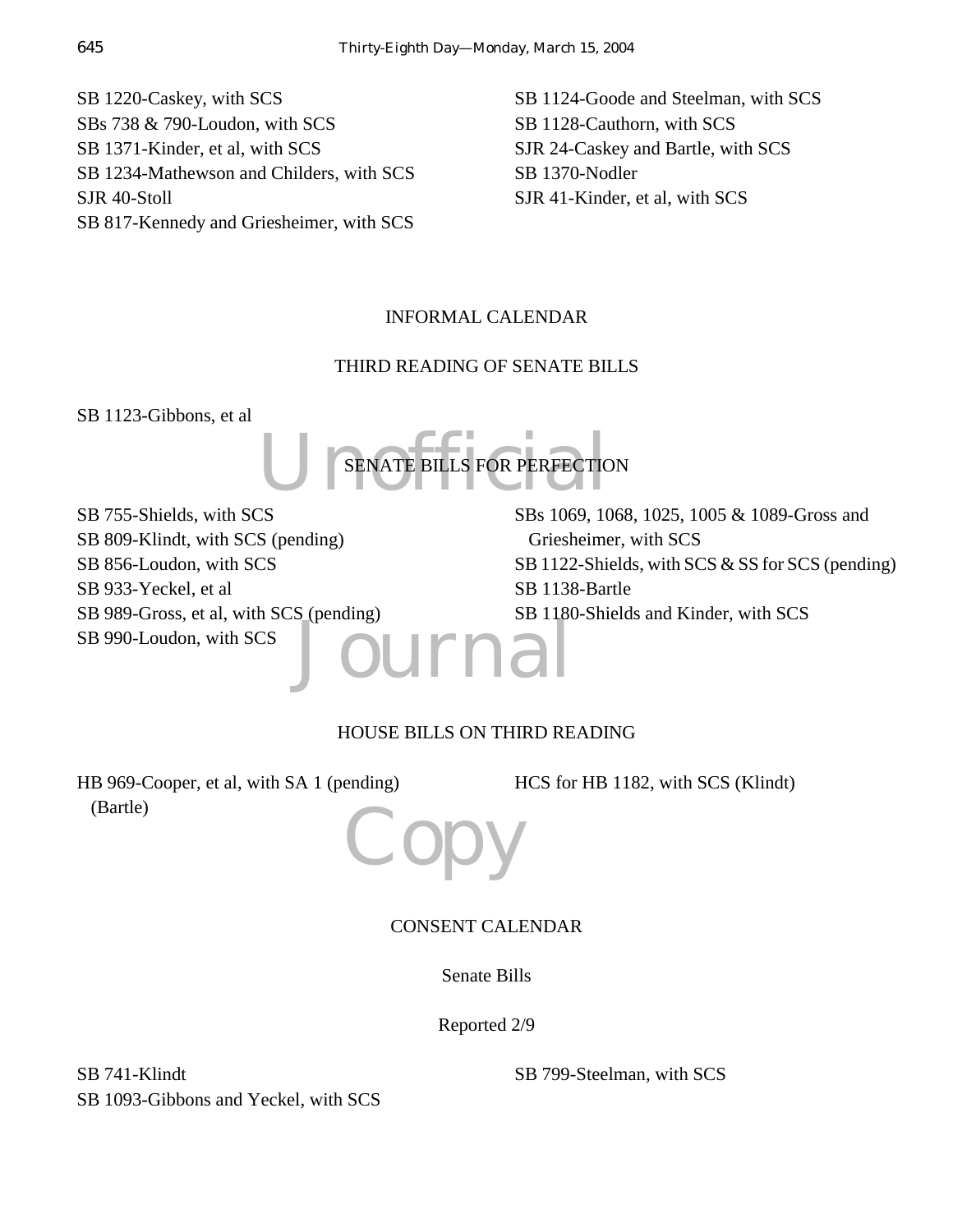Reported 2/23

SB 1044-Shields, with SCS SB 1007-Goode, et al SB 962-Clemens, with SCS SB 992-Cauthorn, with SCS SB 1177-Klindt, with SCS SB 900-Goode, with SCA 1 SB 945-Gibbons, with SCS SB 1087-Days, et al SB 1086-Cauthorn SB 1078-Loudon, with SCS SB 883-Klindt

# SB 966-Shields SB 757-Shields, with SCS SB 771-Bray, with SCS SB 772-Bray and Griesheimer SB 788-Childers, with SCS SB 845-Yeckel, with SCS SB 894-Goode SB 899-Goode SB 956-Scott, with SCS SB 1225-Dougherty, et al, with SCS SB 1114-Loudon

Unofficial Reported 3/1

Journ SB 762-Champion, with SCS#2 SB 1212-Wheeler and Russell, with SCS SB 1243-Wheeler SB 1253-Mathewson, et al, with SCS SBs 1085 & 800-Foster, et al, with SCS SB 884-Klindt

SB 768-Nodler SB 1111-Klindt SB 1064-Scott and Clemens SB 974-Dougherty, with SCS SB 1130-Scott SB 1055-Bartle and Wheeler

Reported 3/8

SB 1240-Griesheimer, with SCS SB 1249-Champion SB 824-Griesheimer SB 1112-Clemens SB 1257-Days and Foster SB 1133-Foster, et al SB 1188-Loudon, with SCS SB 1181-Yeckel, with SCS SB 1250-Scott, with SCS SB 1084-Foster, with SCS

Copy's SB 1165-Russell SB 1274-Shields SB 1047-Kennedy SB 1083-Kennedy and Dougherty SB 1262-Dolan, with SCS SB 1299-Loudon SB 1215-Griesheimer, with SCS (In Fiscal Oversight) SB 1235-Loudon, with SCS

Reported 3/15

SB 1296-Callahan SB 1302-Champion

SB 1259-Childers SB 1269-Yeckel, with SCS